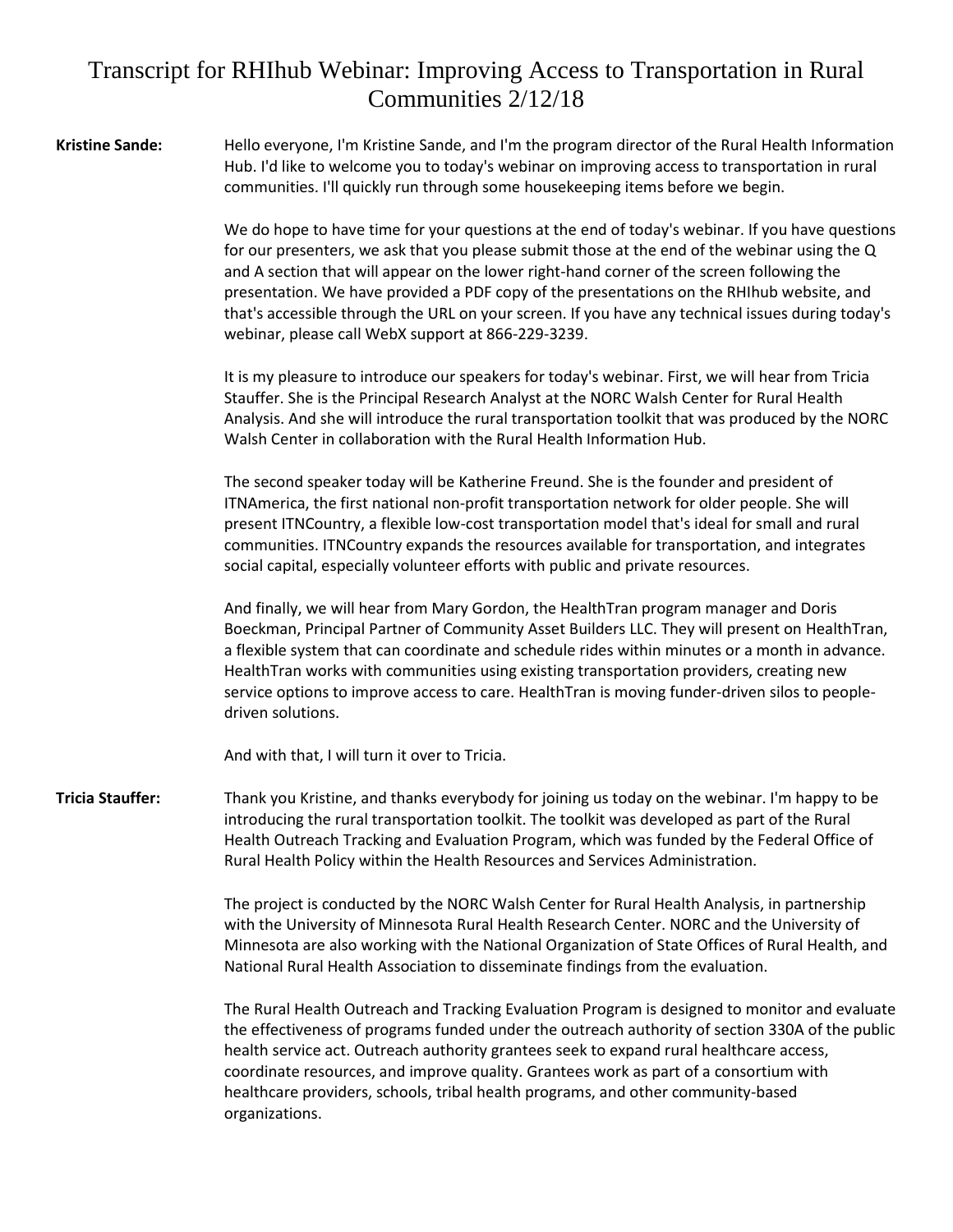A key focus of our work has been on establishing a rural evidence-base, which includes developing evidence-based toolkits, based on the experiences of grantees and other rural communities. Evidence-based toolkits are an important step in disseminating successful programs.

Our toolkits have three aims. The first, to identify evidence-based and promising programs, second to study the experiences of these programs, to figure out what's working in rural communities and why, and third to disseminate best practices from their experiences through evidence-based toolkits, so that future grantees in other rural communities can learn from their experiences and replicate them.

A key focus of our work this past year has been to identify evidence-based and promising practices for addressing transportation in rural communities. Access to transportation contributes to the economic development, health, and quality of life of rural communities. Reliable transportation is needed for rural residents to access healthcare services, employment and educational opportunities, and social services. It's also important for accessing recreation and other activities of daily life.

Rural communities have been using innovative and diverse programs to address transportation issues. These programs aim to improve access to transportation, to overcome transportation barriers, and improve transportation safety and infrastructure. Their experiences suggest promising practices that can be adapted in other rural communities. And we developed this toolkit to share these promising practices and resources.

Our activities included reviewing the literature and grantee applications to identify evidencebased and promising practices, conducting telephone interviews with nine rural programs and four experts in the field, and then developing a toolkit that includes these resources about how to implement transportation programs.

The toolkit is now live and available on the Rural Health Information Hub community health gateway website. You can find a link directly to the transportation toolkit at the bottom of your screen.

Next, I want to show you how to navigate through the toolkit. This is a snapshot of the main page of the toolkit. It's organized into the different modules, as you can see on the left-side of the screen. Each module focuses on different considerations for planning, implementing, evaluating, sustaining, and disseminating programs in rural communities. Each module includes various resources and information. There's also a program clearinghouse that contains information about promising rural programs.

Module two is our program model section, and that's what I'm gonna focus on today. It describes evidence-based and promising program models that are being implemented in rural communities. Next I'll kind of briefly go over each of the models, but you can find more detailed information in the toolkit itself.

The first set of models focus on how agencies and community organizations can improve access to transportation. First, introducing or expanding public transportation, like fixed-route bus systems, increases access and use of public transit. However fixed-route services don't always meet the needs of rural residents, so typically other models are used along with public transportation efforts.

The second model is volunteer models. And these play a really large and vital role in rural communities. The toolkit goes over three types of volunteer models. Volunteering without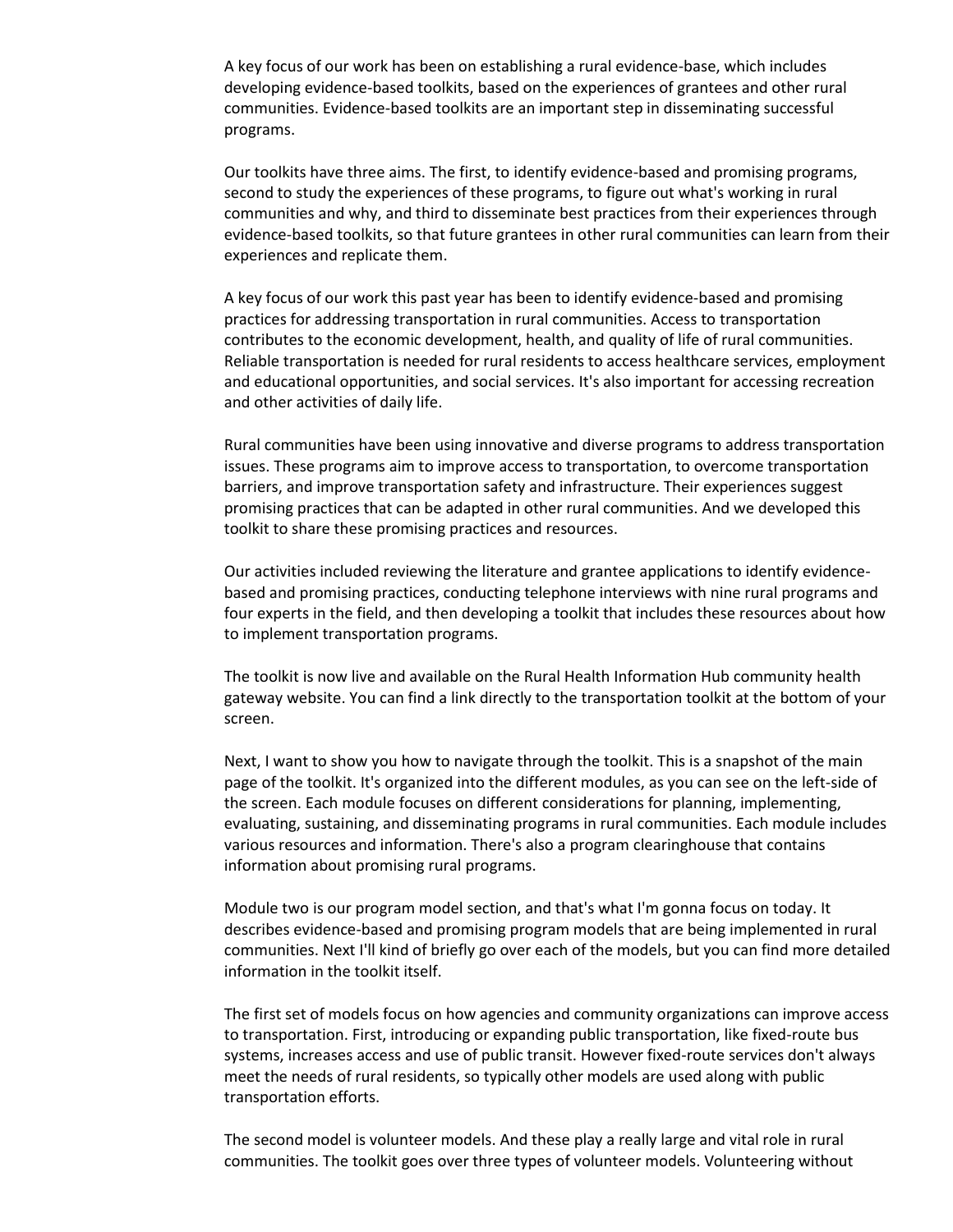reimbursement, trip and time banking where volunteers can bank the time they spend providing transportation, then use it at another time, and mileage reimbursement where drivers track their mileage, then receive reimbursement.

The voucher models, which are sometimes referred to as taxi-vouchers use tickets or coupons that eligible riders can offer to participate in transportation providers in exchange for a ride. This can consist of dial-a-ride services, taxi, and other on-demand services. Coordinated service models involve the coordination of individual service programs in a community to improve the efficiency of limited transit resources. Partnerships play a key role in this model.

Mobility on demand is a model that integrates and connects pre-existing modes of transportation. This typically involves a private company or a local agency working to match client needs with available resources. These services often use smart phone technology or payment apps.

Ridesharing can refer to several different types of services. One example is vehicle sharing, where one or more organizations operates the same vehicle during different periods of time. There's also carpooling or vanpooling where passenger trips are combined for passengers with a common destination. And lastly, there is real-time ridesharing, or ridehailing, which uses global positioning systems to calculate a driver's route and arrange a ride. And you might know these better as kind of the Lyft or Uber type services.

Connector services, also called theater services provide transportation to and from another transit system or another mode of transit. This kind of service typically accesses a particular destination, such as a health center, that might be located beyond a transit system service area.

Then lastly, there's mobility management. Mobility management programs help customers learn how to use and connect to transit in their community.

The next set of models are models for overcoming transportation barriers. For some populations, such as people with mobility issues or complex medical conditions or people living in frontier communities, it might not be feasible to provide safe, affordable and appropriate transportation to and from service providers. To meet these particular needs, agencies have implemented innovative models including mobile clinics, telehealth, school and workplace based health programs, and home visiting programs.

Mobile clinics are typically self-contained units that can deliver services to geographically isolated areas or to small towns that might not have a healthcare provider. While a full range of healthcare services can't typically be delivered in a mobile unit, services like immunizations, screenings, and oral health services can be offered.

Telehealth is a particularly valuable tool for areas where it might not be easy to travel. Using tools like video conferencing, services such as mental health treatment, consults with specialists, obstetric care and chronic disease management can be provided.

School and workplace based healthcare can help to reduce barriers to care, due to lack of transportation. There's an evidence-based for school-based health centers, and workplacebased clinics providing care to school children and employees respectively. These types of services are designed to make care more easily accessible for people who might not be able to take time off of work.

Lastly, home visiting programs are especially beneficial for connecting people who are high risk, such as seniors, pregnant or post-partum mothers, and families with infants or young children.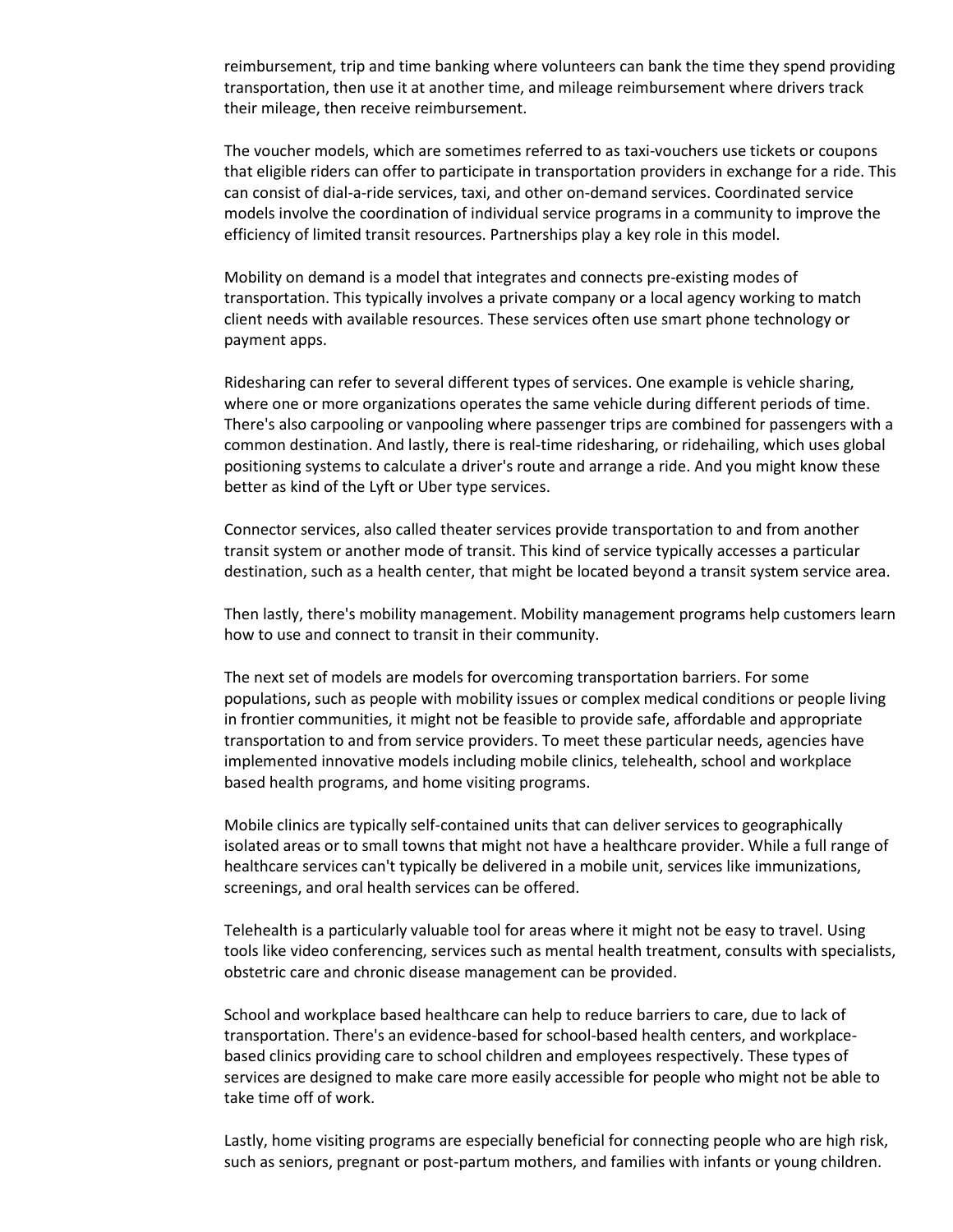Bringing healthcare directly to the patient can support healthy child development, and it can help seniors to remain independent. Community health workers are often employed in these types of models to conduct home visits.

More than 95% of rural households do have a personal vehicle. Because of the importance of personal vehicle transportation in rural communities, these models address the importance for rural communities to balance efforts of increasing accessibility and affordability of public transportation, with investments in road infrastructure and other needs of drivers.

This toolkit describes three models that are designed to improve transportation, safety, and infrastructure.

The first active transportation models are useful for communities who are interested in investing in infrastructure to support walking, biking, and other forms of human-powered transportation. Having a dedicated infrastructure like bike lanes and cross walks is important for ensuring physical safety of residents.

Next, models of increased access to public transportation involve better integration between bikes, pedestrians, and transit systems to improve the safety and accessibility of various modes of transit. Types of integration might include adding bike storage at transit stops, adding back racks to buses, and building paths that lead to transit stops.

Lastly, road safety models involve strategies like lowering traffic speeds or traffic volume in order to improve the safety of pedestrians, bicyclists or all-terrain vehicle users who share the roads with cars and other motorized vehicles.

I want to conclude my part of the presentation with some lessons that we learned. First, some of the key barriers facing transportation efforts in rural areas typically involve safety and infrastructure issues, coordination between programs and long distances. The lower population density in rural areas often leads to lower ridership for fixed or out transit, and a smaller tax base to fund maintenance and repair for transportation systems.

Long distances are an especially salient barrier for many people living in rural areas. The average trip for medical and dental services is about nine miles longer in rural regions. So even when someone has access to a personal vehicle, these long trips can become really expensive.

Coordination of programs and services is key, with several federal agencies and various local and regional organizations involved in coordinating transportation systems. Rural communities can face challenges related to fragmentation and duplication of services. Coordinated transportation programs can reduce duplication of services, and improve overall efficiency.

Regular maintenance of vehicles and equipment, as well as performing repairs on the overall system are necessary for implementing transportation programs. The terrain and environment in some rural areas, the long distances that many routes span make maintenance even more important to ensure a safe and smooth operating system.

Marketing transportation programs can be an effective way of building ridership and community buy-in, especially for new programs. Oftentimes, community members might not be aware of what transportation services are available, or might not be fully educated on how to use those services. Information on eligibility, cost, hours, and other key details should be widely disseminated, so that potential users may more easily use the service.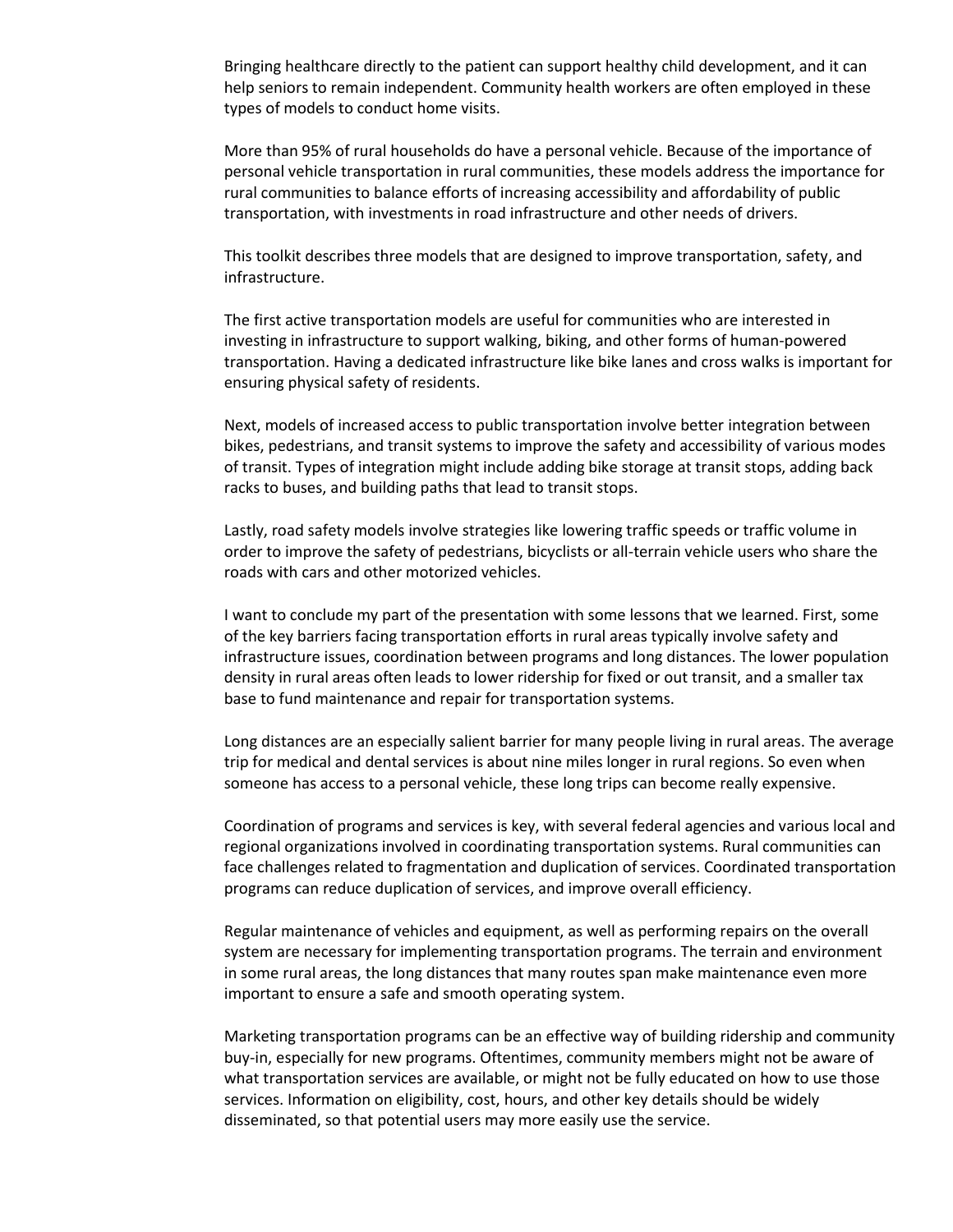Then lastly, it's especially important that rural transportation programs be tailored in order to meet the needs of different populations. This toolkit includes considerations for different populations, including older adults and people with disabilities.

My contact information is here. Please feel free to contact me if you have any questions about the toolkit. You can reach me at Stauffer-Patricia@NORC.org. I also wanted to mention upcoming projects that the Walsh center is working on. We want to hear about how local-level healthcare service providers are implementing transportation programs, or addressing transportation issues. If you're a local-level healthcare provider, and would like to participate by taking a survey, please send me an email and we would love to get your input. Thanks again for your time today, and we hope you'll visit the toolkit and find it useful. Now I will turn things over to Katherine Freund

**Katherine Freund:** Hey everybody. See if my slides are next ... Yep. Okay, first I want to thank the Rural Health Information Hub for inviting me to speak with you about ITNCountry, which is ITNAmerica's new rural transportation program.

> I'll say a few words about what ITNAmerica is, so you have the context for understanding this new rural transportation program, then I'll speak about what exactly the program is and how it might help small and rural communities, then there'll be a little information on how you can connect with this effort if you are interested.

> ITNAmerica, actually we gave our first ride in 1995. And we promote life-long mobility for older people. We not only do transportation, but we work on public policy, we have a number of very large national databases on senior transportation, and we work on education for the public, so we're not just independent transportation network, there's a lot of different aspects of understanding mobility and how to improve it here at ITNAmerica.

> This is a map of our affiliates across the country. We have 13 affiliates, then we have 34 trusted transportation partners and we'll be adding 10 more partners next year. TTPs as we call them are services that provide transportation that we feel is really good quality, and they are in fact grantees and they provide free eye healthcare rides through those grants from ITNAmerica.

> We also run a website called Rides in Sight and we have people answering phones from 8:00 AM 'till 8:00 PM eastern time. Rides in Sight is the largest database of all senior transportation in the United States. There are approximately 15,000 transportation services in it. The website and database are cleaned regularly for very accurate information, and it is free to the public. It's searchable online, and there's no charge to call the center and get information if you're an older person, for example, and you don't use the computer, you can just call a phone number.

> I'd like to talk a little bit about Independent Transportation Network or ITN and what are the characteristics of that transportation model. ITN uses automobiles, and it's designed to recreate the comfort and convenience of private automobile ownership. 90% of trips that older people take are in the automobile, so ITN was created to provide the kind of service that people prefer.

> Service is available for any purpose without restriction. People who use this service become a member, and they set up what's called a personal transportation account, and that's a real important concept for us, because ITN does not just use money to pay for rides. We've created a number of ways for people to access resources other than public funding, and other than private dollars.

For example, we have a program called Car Trade, where people can trade their car and get credit for it, and put that credit in their personal transportation account. People who volunteer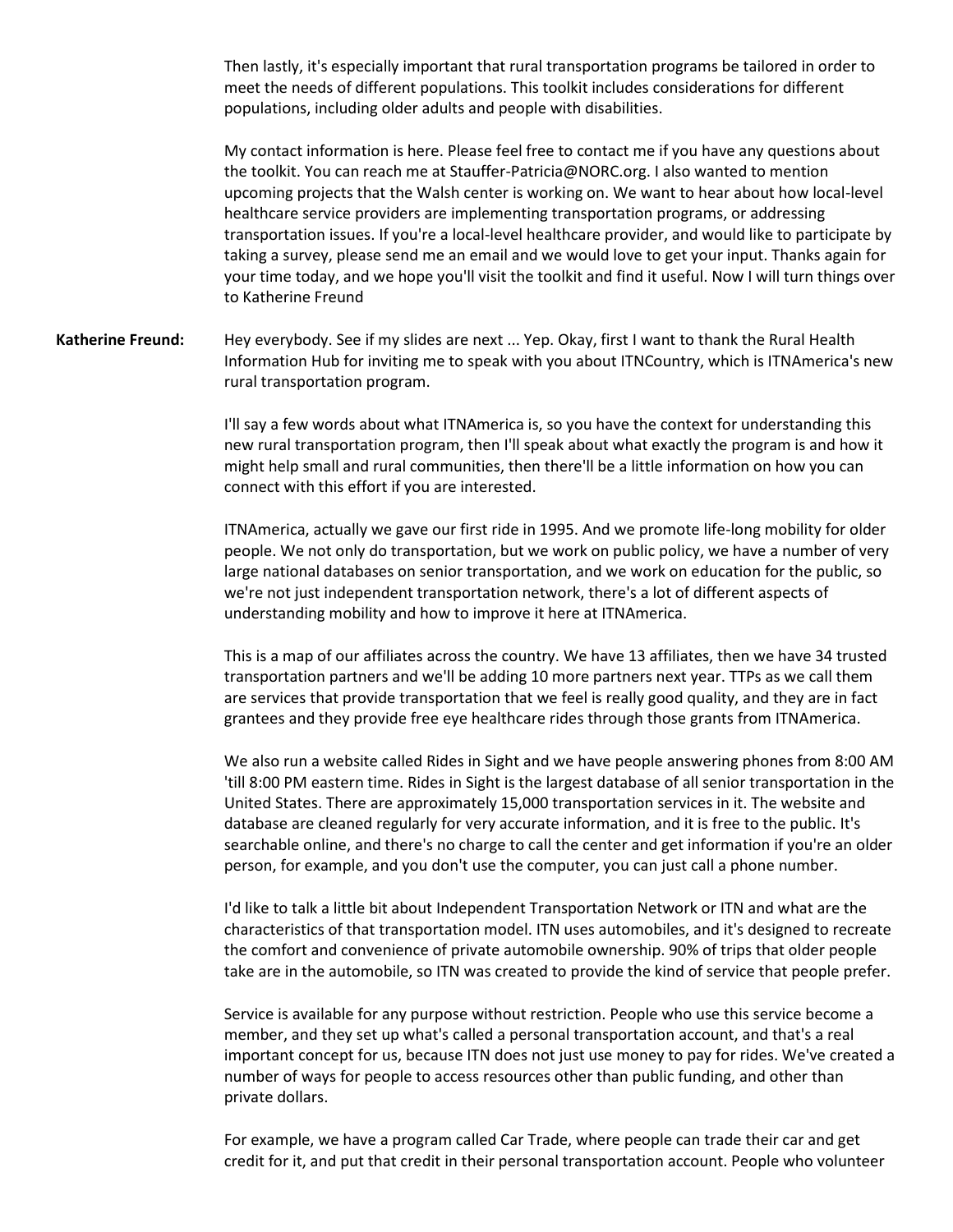to drive for ITN can get a cash reimbursement for the miles when they have a passenger in their car, but for all of their unoccupied miles and for their occupied miles if they choose to, they can get a credit and put it into their account. That way, when they are older, someone else can drive them, or because all ITNs across the country are part of the same system, they can give their credits to a family member in another city, they can give their credits to an older person who cannot afford to pay for their trip, we call that transportation social security. So in other words, we have found a way to capture social capital as well as traditional capital, and we've found a way to take an operating asset, excuse me, a capital asset and turn it into an operating asset.

All of these programs actually increase the resources available for transportation. They're resources that were there all along, but nobody was capturing them, quantifying them, storing them and redistributing them.

We also have programs where merchants in the community can help to pay for rides, or healthcare providers can help to pay for rides. Those are called Ride & Shop and Healthy Miles, then we also contract with organizations through a program called ride services, so they can pay for rides. All of these different programs are built into the IPN rides software program, which we built for this.

What's important about that is that the software that we built is for non-profit communitybased volunteer transportation. It's not traditional ride share software, and it's not the same as the kind of software that either a transit agency uses or Lyft or Uber use. It's specifically designed for non-profit community-based services. That'll become important later on.

This system has now done a million rides, or it will as of May. We're at ... We'll go to the next slide here. We're at actually 975,000 rides. I'm gonna go through the next series of slides really quickly so I don't run out of time and I can talk about ITNCountry for you, but I want you to see that about 40% of trips of these million rides have been done by volunteers, and about one in five trips is done for people who are visually impaired, which is the other population that we serve.

You can see that the people who use the service are pretty old. The average age is 80, the most common age is 85. But 80% of the riders are women, and their health varies. It's actually a pretty traditional bell curve there with most people in the middle. Income is not a bell curve, it's skewed toward lower-income people. This is a surprise, really, because about 41% of the people have an income of less than \$25,000 a year. Most of the people using this service are paying for their own rides. But a lot of the innovative programs, trading a car and credits and so forth also come into play and are helpful.

These are some numbers on the people having a drivers license. About half the people have a license, and about 40% own their car, and about 25% still drive. ITN creates a safe and comfortable environment for people to make a voluntary transition from a drivers seat to the passenger seat, and most people when they use this service are no longer driving, and yet their mobility is maintained.

These numbers came out really tiny. These just show the rides by purpose. You can't see it, but about 40%, 41% of the trips are for healthcare. These are some numbers to show you customer satisfaction with the service, and you can see here that about between 95 and 98% of people are very, very happy with the service. I think these slides got a little deformed by this web presentation.

This is a diagram to show you all the different ways that revenue in the community can be accessed for transportation. Here is cash, here is the ride services account where somebody in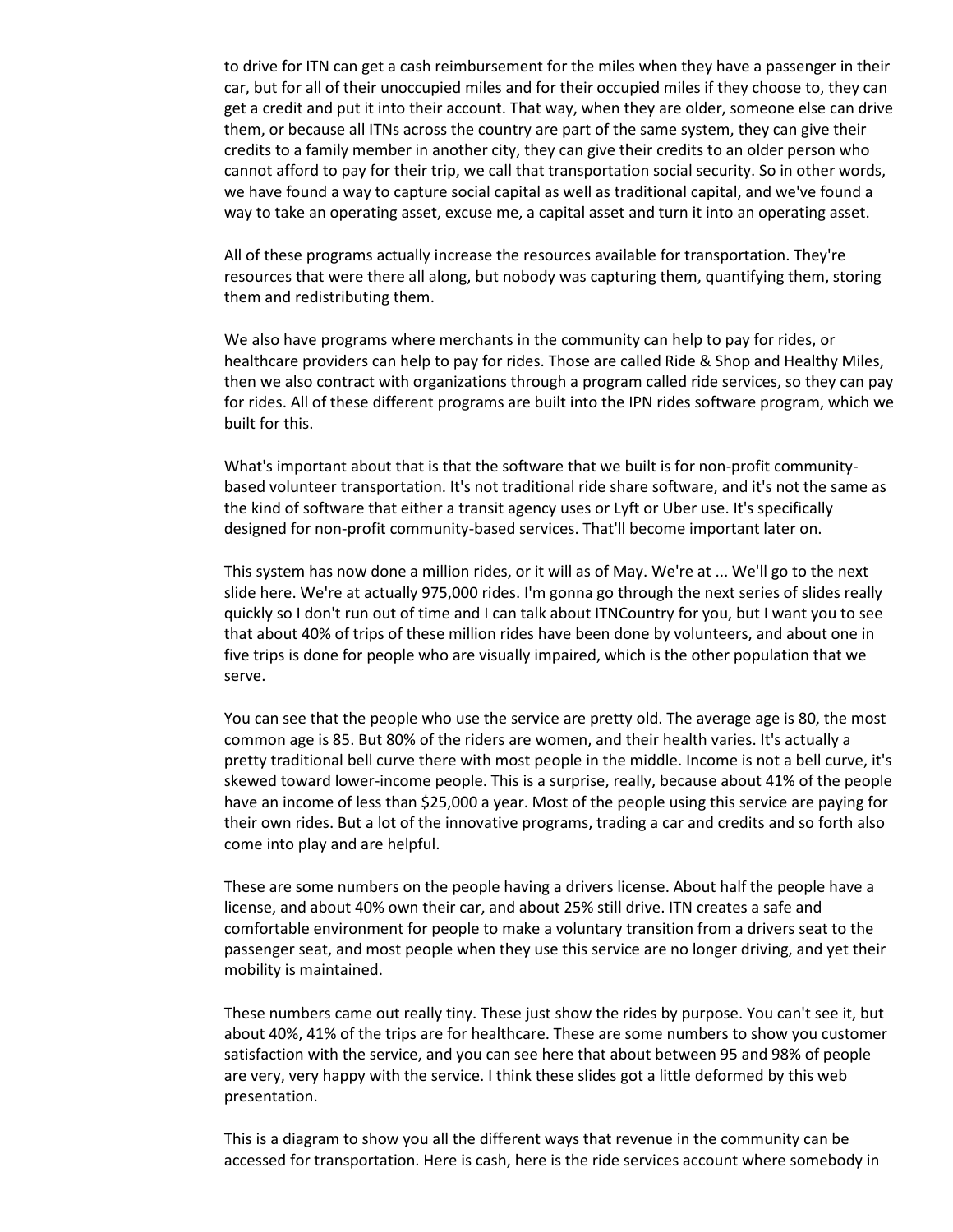the community will pay for a ride. There's ride and shop where a merchant will help to pay for a ride. There's healthy miles, where a healthcare provider will help. Here is the community road scholarship, this is where volunteers will give their credits to lower-income people to help them with transportation. Birthday credits that all ITN affiliates give to their riding members, road scholarships for lower-income people, volunteer driver credits, this is where volunteers can use their credits for their own mobility. Gift certificates and car trades. So a lot of different ways to access resources, and that's really important, because as you all know resources are very scarce.

How is ITNCountry different than ITN? Well we created the ITN model and it works. But it is not scaling as fast as we want it to scale, and it's not really accessible, because of the cost, for small and rural communities, which we know cannot afford an expensive system.

We're changing a whole bunch of things. ITN affiliates, there will always be ITN affiliates and we'll be adding more. But for small and rural communities, ITN can be a program rather than a separate organization. We will be upgrading the technology and moving it to Sales Force, so we're gonna take this non-profit platform and add it to the Sales Force non-profit success pack. So ITN service will be available by smart phone. It's going to be very low-cost, so small communities can afford it. We're still pricing it out, but I want it to be affordable through bake sales and car washes. I want local people to be able to take the resources in their own community, pick and choose the ITN programs that work for them, and configure the model to their own local community. It does not have to be a 24/7 service in smaller and rural communities. It is designed so that you can run it with 100% volunteers if you want to, you can have paid drivers or volunteer drivers or both, you can have paid ride coordinators or volunteer ride coordinators, or both. And we have built an online learning system so that it will be more affordable for us to teach communities how to do this. So we're using technology more.

Who can be part of ITNCountry? Any charitable organization, any non-profit organization, and any government organization. The only kinds of organizations that can't are for-profit organization, but if they want to do it, they can start a non-profit, but this is a non-profit model.

Here are the different phases. The online learning system, we have built it, it is done, it is ready to go. We are in the process of moving ITN rides to the Sales Force platform. That's going to take about 10 months, and we are now also applying for a national AmeriCorps grant. That's a transportation infrastructure grant, and if anyone is listening and interested in participating with us, we are looking for more partners, especially in the Midwest.

We have many states that have already signed up to be pilot tests, but we are looking for more, and we are looking for partners for the national roll out.

Here's a quick summary. ITNCountry has the advantage of all of the tried and true, tested for a million rides now, ITN program. I like to call ITNCountry a do-it-yourself Uber, local Uber, or a do-it-yourself transportation network company, that's what ITN is actually. So it's a non-profit local do-it-yourself transportation network company. But it's not a standalone, it's part of a connected national network, so it has the advantages of national support, but all of the local connections that everybody loves so much in their communities. And as I said, everybody can configure it the way they want it in their community, and we are looking for partners to work with us on this.

So I think that's it for me. And this is my contact information. Yep, here it is. You can email you or you can call me, and I'll give you my cell phone too. It's 207-415-1630. And that's it for me. I hope I made my time limit. Now I'm gonna turn it over to Mary and Doris for their presentation.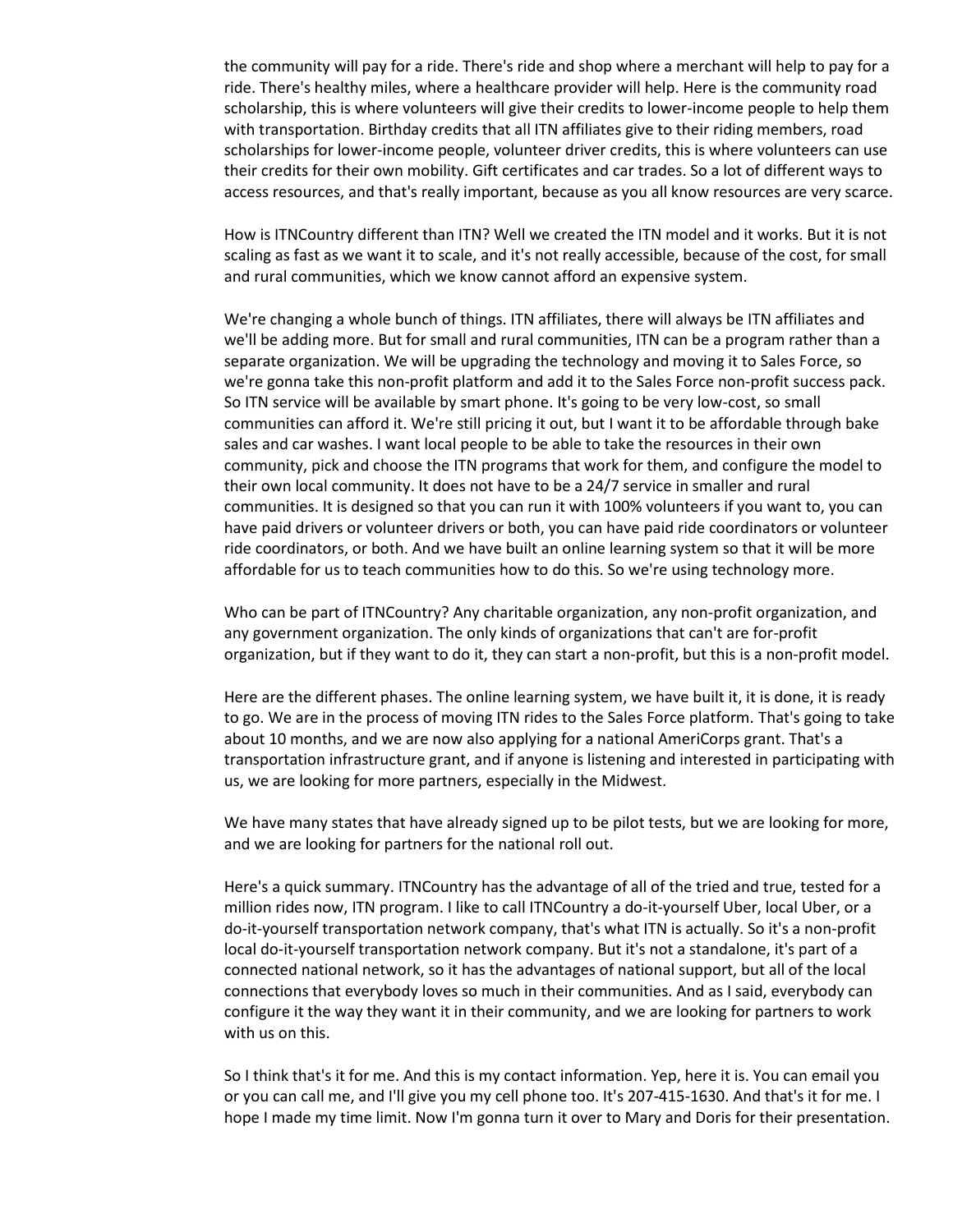**Mary Gordon:** Hello, this is Mary and Doris is with me. I'm the program manager from HealthTran, but before I get started, I want to thank everyone for being on the line. We appreciate your interest, and we hope that our information will be of some use for you guys in the future.

> Okay, just starting off, HealthTran was built as a solving barriers with people-driven solutions, something that our mission was always centered, patient-centered, and we have always put the patient first. And that's what drove our program from the beginning, and what we have continued to try to stay focused on. Not the transit providers or the health providers, but the patient, the rider, and providing that quality of what they need.

I will not be reading everything from our slides, because I know you all have the ability to get those later. I just kind of want to hit the fine points, and be able to share some of the newer options that are happening with HealthTran.

We started off as a pilot, and the pilot was extremely successful. What we found in the pilot really helped us move towards the same ability. We started in December of 2014 with the pilot, and the pilot ended December of 2016. In that time, you can see we served 4,729 rides, 733 patients. We gained a lot of information on that, but as we were gaining that information, we were looking for the future on how we could not just be a pilot with grant dollars, but how to become sustainable. So that's what we looked for in 2018.

Here's what we learned mostly from all of the assessments. We did a pre-assessment and a post-assessment on each rider, and what we learned was that data drives change. We are hoping to focus the information that we gather to address policy changes and bring more awareness to people, so that they can address those changes nationally and locally to increase access to care. We've always listened, as I said, we put the patients first. We try to stay true to our mission.

We had a lot of help along the way. FTA Rides to Wellness gave us lots of direction. We had great support from them, and Missouri was actually I think the first state to host a Rides to Wellness collaborative meeting. Judy Shanley from National Center for Mobility Management was key in bringing information to us and helping us kind of move forward. And CTAA was again, another key partner in helping us build the program that we had.

We're very adaptable. We don't get stuck in a rut. If we see that something's not working, we move forward. We worked on building community focus and not on silos. Actually the communication for the first two years really was focused on just breaking down those silos between transit providers and health providers. We found that they both had the same goal, they just didn't communicate those goals the same way. It was a hard connection to make. But I think everyone is a little bit more on board here in rural Missouri, and focused more on what we need to do.

As I said, we're focusing on community outreach, and trying to build an online training curriculum, because it makes it much easier. And we are about ready to launch our sustainable program ...

**Doris Boeckman:** This is Doris Boeckman. At the beginning, I think it might help just to have a little bit of a sense of the breadth of the project. We started out the pilot in a 10 county area in southern rural Missouri, a very poverty-stricken, economically challenged area, knowing that there were a lot of healthcare barriers. So that was kind of the premise behind developing this system and looking now toward trying to roll that out to reach other folks. We've been very fortunate to engage state-level partners that support the Missouri Rural Health Association, as well as the HealthTran concept in general.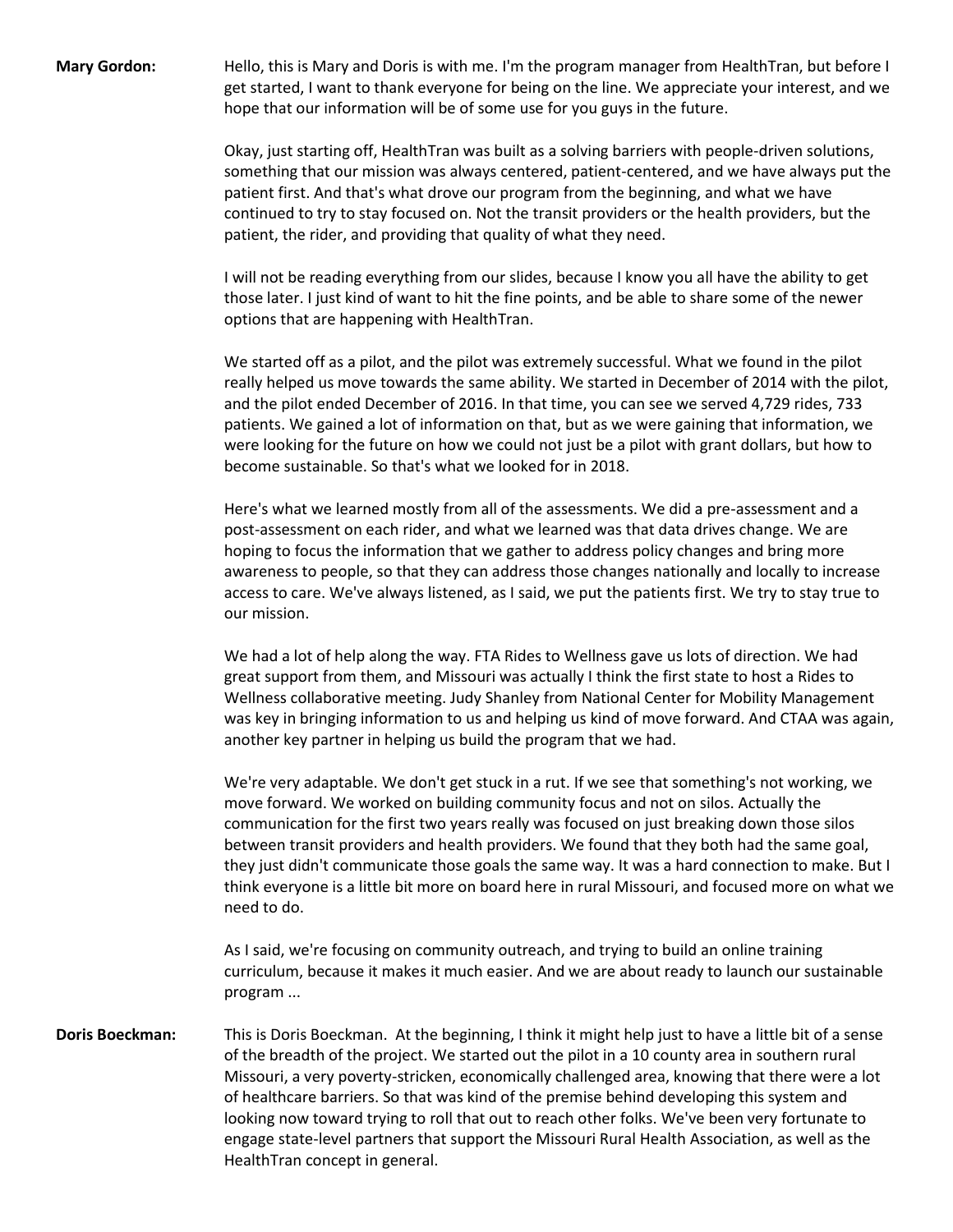The Missouri Rural Health Association is a state-wide rural association, a very small membership. And we've really been challenged to identify resources to tackle such a big issue, but fortunately we've had some good partners come to the table. I think as more and more healthcare providers understand that transportation really does impact their ability to get patients to care or for patients to come to them for care, they're becoming greater advocates for not just public transportation, but looking for ways to actually address transportation barriers as a whole.

And what we are doing with our state level partners is trying to develop a flexible system that will allow us, much like ITN, to coordinate rides on a very local level in a rural setting. Things that work in an urban setting don't work in a rural setting. Some of our riders, they have to travel 90 miles. And when you're paying by the hour or even by the mile, it is just not affordable. So looking for ways to ride share, it's helpful, but also looking at ways to identify resources to subsidize some of that cost for patients. And it's not just for people who are low-income or vulnerable population, it can be people with insurance that just have no one to take them to their appointments. They've utilized all their resources for multiple rides over a period of time.

We're just really trying to be creative, increasing transportation options throughout, looking at all of our public transportation providers, the faith-based community, we're reaching out to ambulance districts. They've been great partners on our pilot. There are just a lot of resources that are untapped or if they're tapped, they're not fully tapped.

Obviously in rural Missouri, we don't have taxi service, and our public transportation is very limited. We had demand service that covers all of our 114 counties, but that, again, when you have the on-demand service is a lot more expensive than if you can get something on a fixed route. When fixed route service may only be available once or twice a week, or once, twice a month in some areas, it's very challenging for people to get to multiple medical appointments if they've got a chronic illness.

With that, we've really been looking at how do we sustain the pilot that we put in place. And kind of like the ITN model, it very much is a membership model supported by other resources. And what we found, in order to really launch an initiative, we really need to have ... what we've learned, and we're getting ready to roll out in several other communities with some resources from United Healthcare, who has become one of our state level champions, but what we have found is it really takes a local health provider or community champion to really get something off the ground and to stay on top of things and keep people convening, help identify just the service area that can be served. Our model is not based on ... It's really based on a community. So what's the hub? Who are the health providers that provide the greatest care, and where do people come from to access that care? It's not always a market share, because sometimes you have multiple providers in an area, but where's the draw come from? And that sort of defined the service area.

Once that's established, we look at all the different options in those areas and try to identify the gap. Then the next step is to really work with the community to really identify the resources to help support moving some type of transportation initiative forward using the technology that we're about to undertake. And again, we are in the early stages, so we're looking forward to actually having a conversation with Kathleen at some point to see how we might be able to network as well.

We look at the populations that access the services or need the service. We have a huge retirement population in our rural areas, and of course the aging baby boomers, everybody has a lot of those boomers in their areas, how to address their needs. And have spent really a lot of time looking at what it's gonna cost, because we don't actually provide transportation, we do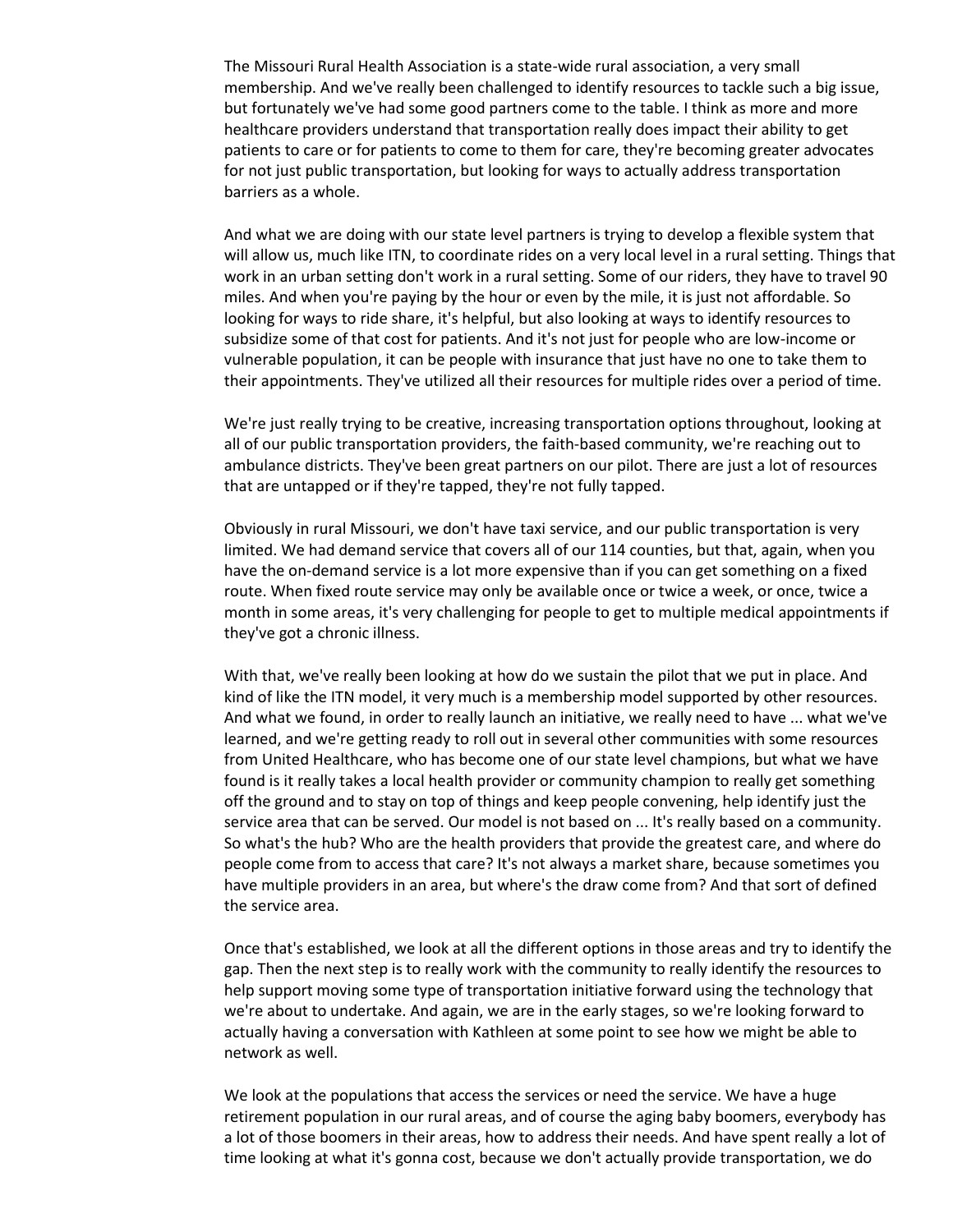not have vehicles. Everything we do is through coordination of existing services. So it could be very challenging if the service doesn't exist, and there has to be some resources identified to help cover the cost of not just providing the service, but also assist some of the patients who just have no other resource. Without that, they can't get their care, which drives up the healthcare costs, which we all end up paying for in higher insurance premiums, and it's just a cyclical problem that we're really hoping that we can undertake. At the end of the day, what we really want is for all of our residents to be healthy and have good health outcomes, and no one should be prevented from accessing care just because they don't have a ride.

And I'm gonna turn it back over to Mary to talk a little bit about the MRHA memberships as she is much more involved and engaged in that arena.

**Mary Gordon:** Our new sustainable model, as Doris mentioned, is based on memberships. Our priority is health and wellness providers, but we also are looking at expanding into non- and for-profit members as well. When you get into transportation, it's to make somebody who is stable and healthy and also takes employment, it takes them getting to the grocery store and so much more. We're trying to look at a bigger picture for that.

> We really are looking at a membership, and it's based on the utilization of our HealthTran program. We have a technology platform that is getting ready to launch, and that platform is based on usage. A HealthTran, someone can become a HealthTran member. Our memberships begin at \$37.50 a month, then there's a \$99 per login set up fee. We're trying to make it extremely affordable, and what that technology and the membership allows is for you to be on the technology and to get in there and look and you can see what kind of local transit, available transit already is there. Is there a fixed-route route, is there a taxi, is there ... then we will be recruiting local volunteer drivers, so you can send out a request for a ride to any one of those, the ones that meet your need of the rider.

> We also are looking forward to recruiting ambulance districts, ambulance providers and others who can also offer that above real healthcare and transport, without it being as a 911 call or an ambulance call.

Our launch fees are based on need, and they start at \$15,000 and go up. It's just a one-time cost. Because that includes about 120 days of really getting everything set up, site visits, webinars, working with your service area, the marketing, just the driver recruitment and doing the training and the background checks, the drug testing, the insurance, and just so much more. The software installation, and the training for that. Then we like to end it with a community presentation and invite the community so they can kind of know who's involved, what's going on, how they access that.

And then with United Healthcare's assistance, we're going to be able to offer a grant opportunity for the launch champions. We only have four per year, but it will help with some reimbursement of transportation in that first 90 days, so they can reinvest that money back.

What our service has, and we've mentioned it before, it's the adaptability and flexibility to meet the needs. We really try to focus on quality of service. In our pilot, we had 100% ride satisfaction, which we are extremely proud of. And part of that was because we were very aware of the quality of the transportation. So we're continuing with what we've learned, whether it was good or whether it was bad, but we're taking what we learned and we're moving forward.

What we have is an online portal. There's no software to install on your computer, and everything is built as a tool for community health worker or a care manager. It gives them the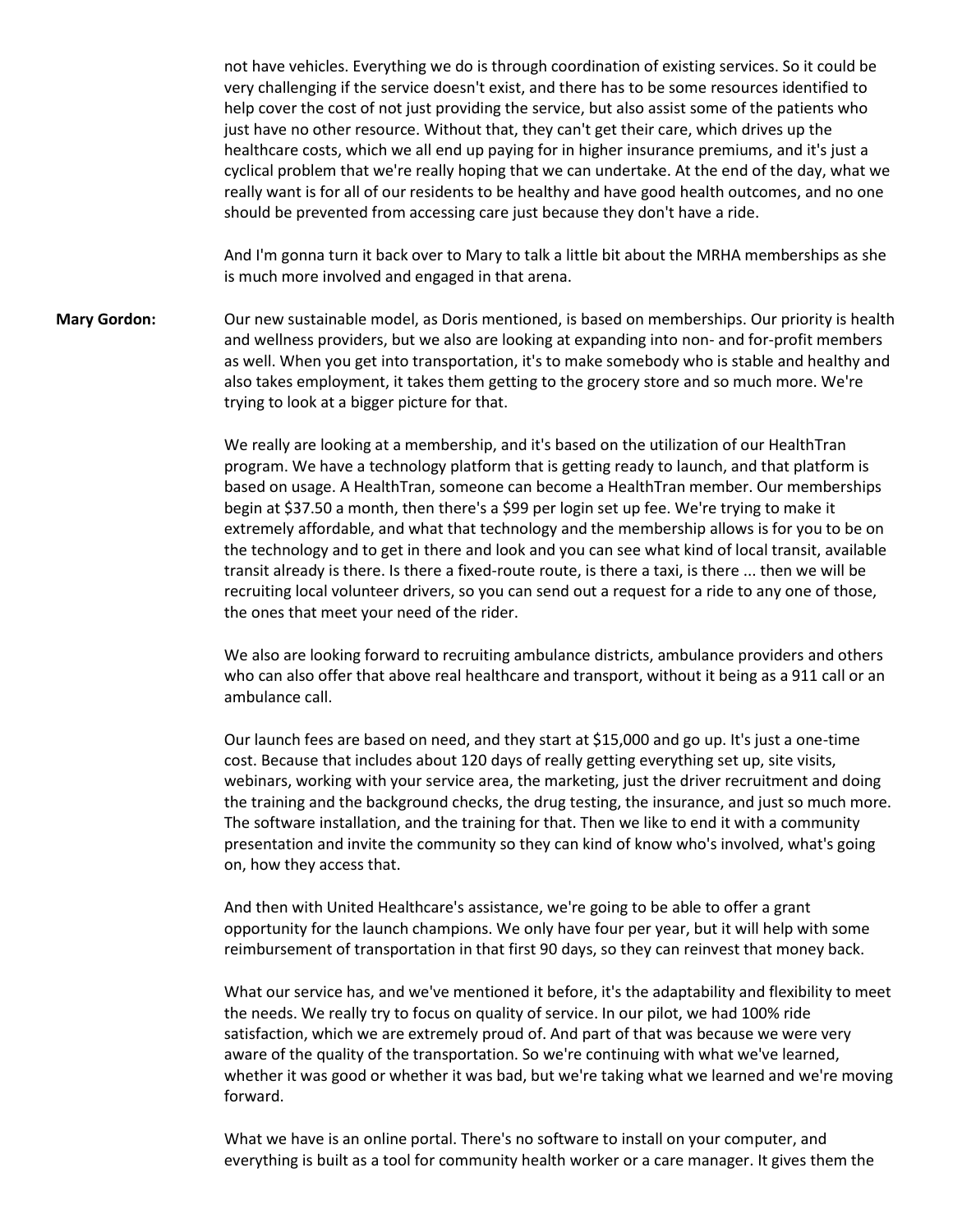tools to be able to do their jobs in a very quick, efficient way. We haven't launched yet, but I would suspect that within a couple of minutes, you would be able to have a ride scheduled, and within another few minutes you would be able to know if that ride has been accepted and taken care of, and it's done. You can always go back into the system, and you can see where that rider is and know if they're even actually going to arrive on time. It's very beneficial, especially to health providers who are saying, "Okay, so-and-so's not here for their appointment, are they gonna get here? Yep, here they are, they're just a minute or two out, here they come."

We worked very hard to make sure that it is HIPAA compliant, and forgive me, I have it spelled wrong. We also know how important it is, specifically for health providers, that you have the ability to run reports and be able to connect those reports to someone who has gotten rides to see, "If I provided rides, is that person's health improving? Am I seeing a difference in health? Are they adhering to their appointments because we're providing transportation?" So the reporting ability will be by organization client and more. That little caveat will be coming in a little bit after we do our first launch. I think it'll be another 60 days before their reporting ability will be up and going, but pretty quickly.

Our volunteers, they have all the background checks, drug testing, vehicle inspection and training, and it's pretty selective to make sure that we have quality drivers who want to provide a service for their community, and that's what we're looking for.

The other part of that is wrapping it up with good service support. That is basically the program. And I've just got a couple minutes, so I'm gonna go through this pretty quick. What we visit with our health providers with is the value of access to health, and I'm gonna turn this over ... Do you want me to turn it over to you?

- **Doris Boeckman:** Yeah that's fine.
- **Mary Gordon:** Just pretty quick. Go ahead.
- **Doris Boeckman:** In terms of healthcare access, what we learned from our pilot was, you know, many health clinics, including community health centers had a lot of missed appointments. They can range from 20 to 40%. And that's important to note if you're a health provider, because that's lost revenue. You're missing out on revenue that you could generate if you were getting those folks in for care, as well as improving their health outcomes, which then on the flip side will help reduce the cost of the higher cost care through an emergency room or uncompensated care for a hospital stay. It's really getting them in for the preventative care for those chronic conditions that escalate if they go untreated. And sometimes in rural areas it doesn't just escalate, there are fatalities because they don't have transportation.

We have developed a calculation to help our healthcare providers really look at this based on their missed appointments, and almost come to a pretty good assessment of their foregone revenue. And I think many already do this on a regular basis and recognize that it's an issue, but I don't think that they clearly understand that by providing the cost of the transportation through support of an organization that can coordinate the service, not paying for their patients to come to them, but supporting a service that provides transportation for the community as a whole, regardless of where they go. It's gonna have a huge impact on their bottom line. And just by the look on this slide, you can kind of see that if you were supporting transportation and increasing your bottom line, that gives you more dollars to put into either prevention services or other direct care or hiring a staff to help do the coordination yourself. So there are a lot of benefits.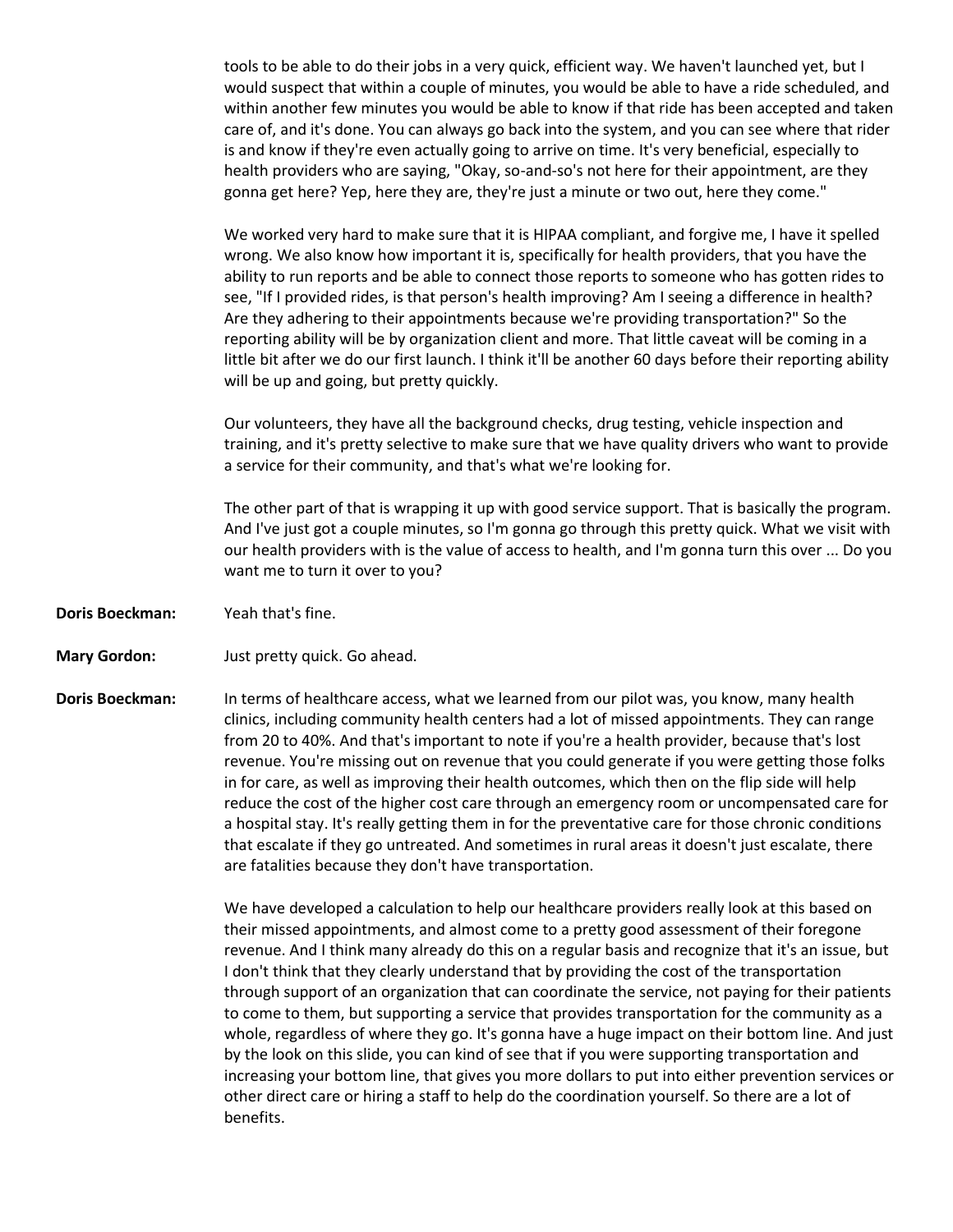Obviously for us, our program, the biggest benefit is improving patient outcomes, that's what we want to see. Then for the health systems, it's to really improve their bottom line. We really like to see those silos break down and communities work together so that you have multiple partners working together, identifying resources, pooling resources to really address the needs of the entire population, so that those population health indicators improve. And I think when everybody comes to the table to really work on transportation, and especially as a barrier to healthcare, there is a lot of opportunities identified local revenue that may not be tapped. So it's really just building that safety net with a very specific focus in mind, and not just thinking of health as healthcare, but thinking of it as a very broad employment, health, grocery, nutrition, all of those things. Because if you can't get all of those things together, it really does impact the patient's health outcomes.

**Mary Gordon:** And that's the end of our presentation. It was hard to squeeze all of that information in on a short period of time, but I will turn it back over.

**Kristine Sande:** Thank you so much. Those are great presentations. I learned a lot, and hopefully the rest of our audience did as well. At this time, we will open the webinar up for questions. You should see a Q and A box on the lower right-hand corner of your screen, and you can enter your questions there. As you enter your questions, please do select the option to send the question to all panelists, or your question might get missed.

> We do have a couple of questions that came in via email during the webinar, so we can start with those. We actually have two questions that relate to liability issues, so I'll ask those together. The first is how do you address the issue of liability insurance with volunteer drivers, and the other one was asking if someone could speak to liability aspects associated with providing transportation and the issues of when patients need assistance from the drivers to get in and out of the vehicles. So if somebody would like to address that, the liability issues.

- **Katherine Freund:** Hi, this is Katherine. Can you hear me?
- **Kristine Sande:** Yes.
- **Katherine Freund:** Okay. Liability issues are handled in different ways in different states, because insurance is a state policy issue, so there isn't one answer for the whole country, but there are a couple of general answers. But most volunteers, insurance will cover them for passengers in their cars. That's why cars have seats so you can put passengers in them.

In some states, laws have been passed that prohibit insurance companies from increasing the premium or refusing to ensure people just because they use their car to volunteer. ITNAmerica has a database of policies that's available from our website. We just built a new website and the link isn't up yet, but if anybody's interested in the policies in different states, they can just email me and I'll connect them to those policies for their particular state. That's how we've dealt with that.

- **Kristine Sande:** Great, thank you.
- **Tricia Stauffer:** And this is Tricia Stauffer, I'd like to just add on that in the toolkit, we have a section in module four called liability insurance and other legal issues that might have a few resources that can help you out as well.
- **Kristine Sande:** All right. Another question we had is, "Is there a limit on how far the rides can go with the different services?"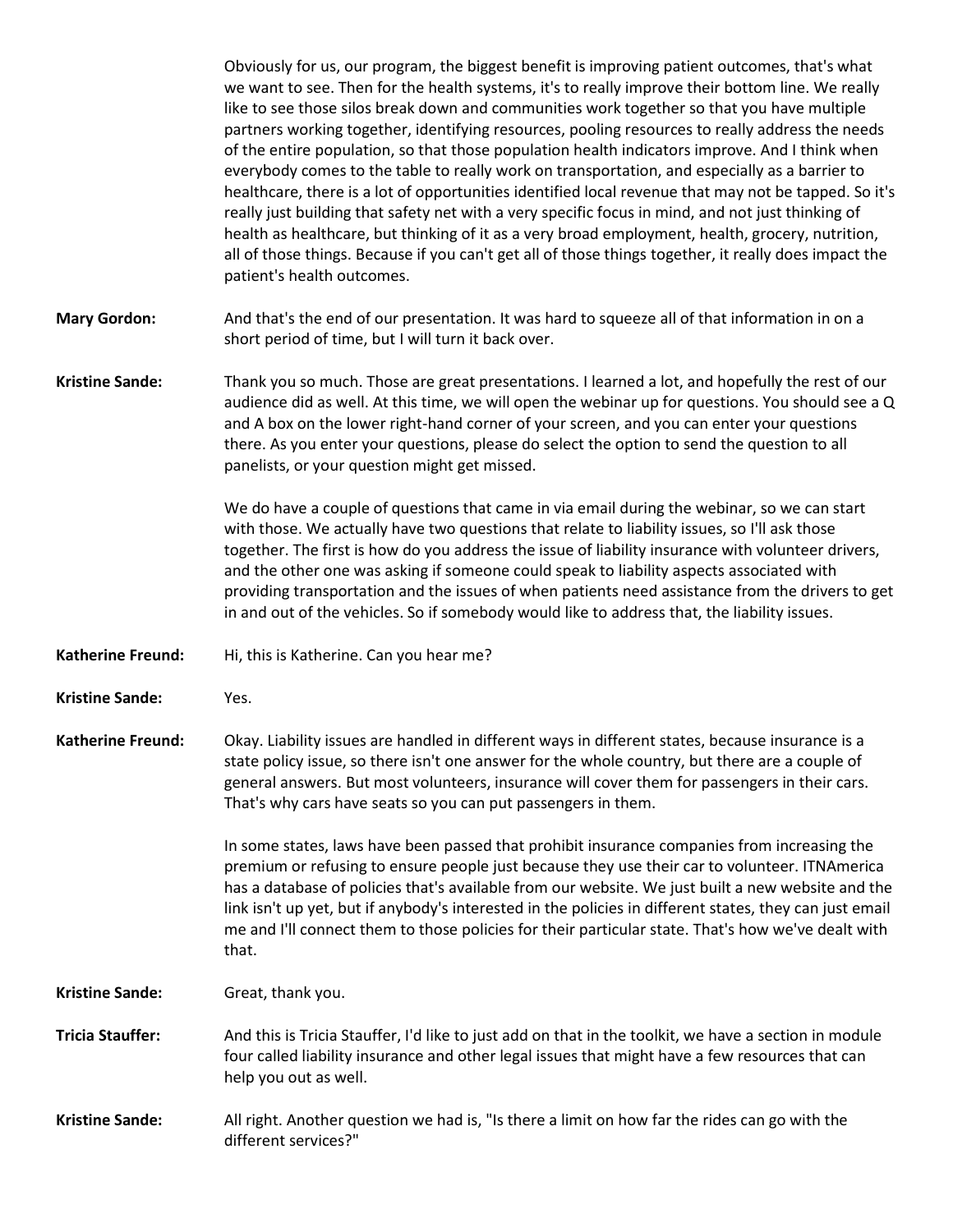| <b>Doris Boeckman:</b>   | This is Doris with the HealthTran project. We really don't set a limit. Our project that we have in<br>place now is actually an 11 county area now in south central Missouri, and we have transported<br>folks as far as St. Louis and over to Springfield, often to Springfield from the area we're in. I think<br>it's a matter of if there's a shortage of providers and there is a need that needs to be met, we try<br>to figure out how to accommodate that need in the most cost-efficient way possible, yet<br>meeting the patient's mobility needs. Sometimes that may be connecting them on a fixed-route<br>on a specific day, or connecting them. And we haven't had to do a lot of this yet, but actually<br>having a ride from in-county to the border to get on a fixed-route that'll take them on a regional<br>leg of the trip, we've had to do that. |
|--------------------------|------------------------------------------------------------------------------------------------------------------------------------------------------------------------------------------------------------------------------------------------------------------------------------------------------------------------------------------------------------------------------------------------------------------------------------------------------------------------------------------------------------------------------------------------------------------------------------------------------------------------------------------------------------------------------------------------------------------------------------------------------------------------------------------------------------------------------------------------------------------------|
|                          | It's a lot of coordination, and having to know what all the transportation providers provide and<br>what their routes are and what their costs are, and that's why the technology is so important.<br>We were doing it pretty much manually when we first started, and didn't even recognize some<br>of the gaps that they were as critical as they were, or that there were a lot more resources as<br>well than what we had anticipated. There's just a lot to it, but there is no  at least there hasn't<br>been for us, there's no limit.                                                                                                                                                                                                                                                                                                                          |
| <b>Kristine Sande:</b>   | All right, thank you. The next  Let's see, there's a question about whether the webinar is being<br>recorded. Yes it is being recorded and it will be available for later viewing within the next couple<br>of days.                                                                                                                                                                                                                                                                                                                                                                                                                                                                                                                                                                                                                                                   |
|                          | The next question is how do you address handicap accessibility needs? If somebody has a<br>wheelchair that needs to be stowed and that sort of thing?                                                                                                                                                                                                                                                                                                                                                                                                                                                                                                                                                                                                                                                                                                                  |
| <b>Mary Gordon:</b>      | Katherine may have a different way. In our system, you need to put the mobility concern in the<br>system, then just the drivers that have the ability to take care of that mobility concern would<br>receive the ride request.                                                                                                                                                                                                                                                                                                                                                                                                                                                                                                                                                                                                                                         |
| <b>Katherine Freund:</b> | Yeah, it's not that different for ITN. In the ITN classic system, we can transport anyone who can<br>transfer on a sideboard from a chair to a vehicle, a car, and we fold their chair up and put it in<br>the back. And we just signed up a woman who is a double leg amputee, and she's riding just<br>fine. Most people can be served that way, the only people who can't are people who have to<br>stay in the motorized chairs, then we refer them to another service that has a vehicle with a lift.                                                                                                                                                                                                                                                                                                                                                             |
| <b>Doris Boeckman:</b>   | And this is Doris with HealthTran. The way we do that is our public transit providers, the<br>paratransit providers, provide that service for us.                                                                                                                                                                                                                                                                                                                                                                                                                                                                                                                                                                                                                                                                                                                      |
| <b>Kristine Sande:</b>   | Alright. The next question asks, "In our state, we have a good number of folks in rural areas who<br>do not have broadband or cell access. You mentioned that smart phone access is part of your<br>model. Is it an essential part of the model or are there alternatives?"                                                                                                                                                                                                                                                                                                                                                                                                                                                                                                                                                                                            |
| <b>Katherine Freund:</b> | I think that's for me, and the answer is it is absolutely not an essential part of the model, and we<br>really understand that broadband access is an issue, and also for a lot of older people they just<br>really want to use a traditional telephone line, and they want to speak to a person with a<br>heartbeat. They just want human contact. So every ITNCountry is designed so that there are<br>many different ways of communicating. And you absolutely can just run the software off a<br>desktop computer, and you can call in by telephone, and you can access the system that way.                                                                                                                                                                                                                                                                       |
| <b>Kristine Sande:</b>   | Great.                                                                                                                                                                                                                                                                                                                                                                                                                                                                                                                                                                                                                                                                                                                                                                                                                                                                 |
| <b>Mary Gordon:</b>      | In the HealthTran model, we have a local HealthTran coordinator who can do that. Most of the<br>referrals come through members who are paying for those rides, so they have access to the                                                                                                                                                                                                                                                                                                                                                                                                                                                                                                                                                                                                                                                                              |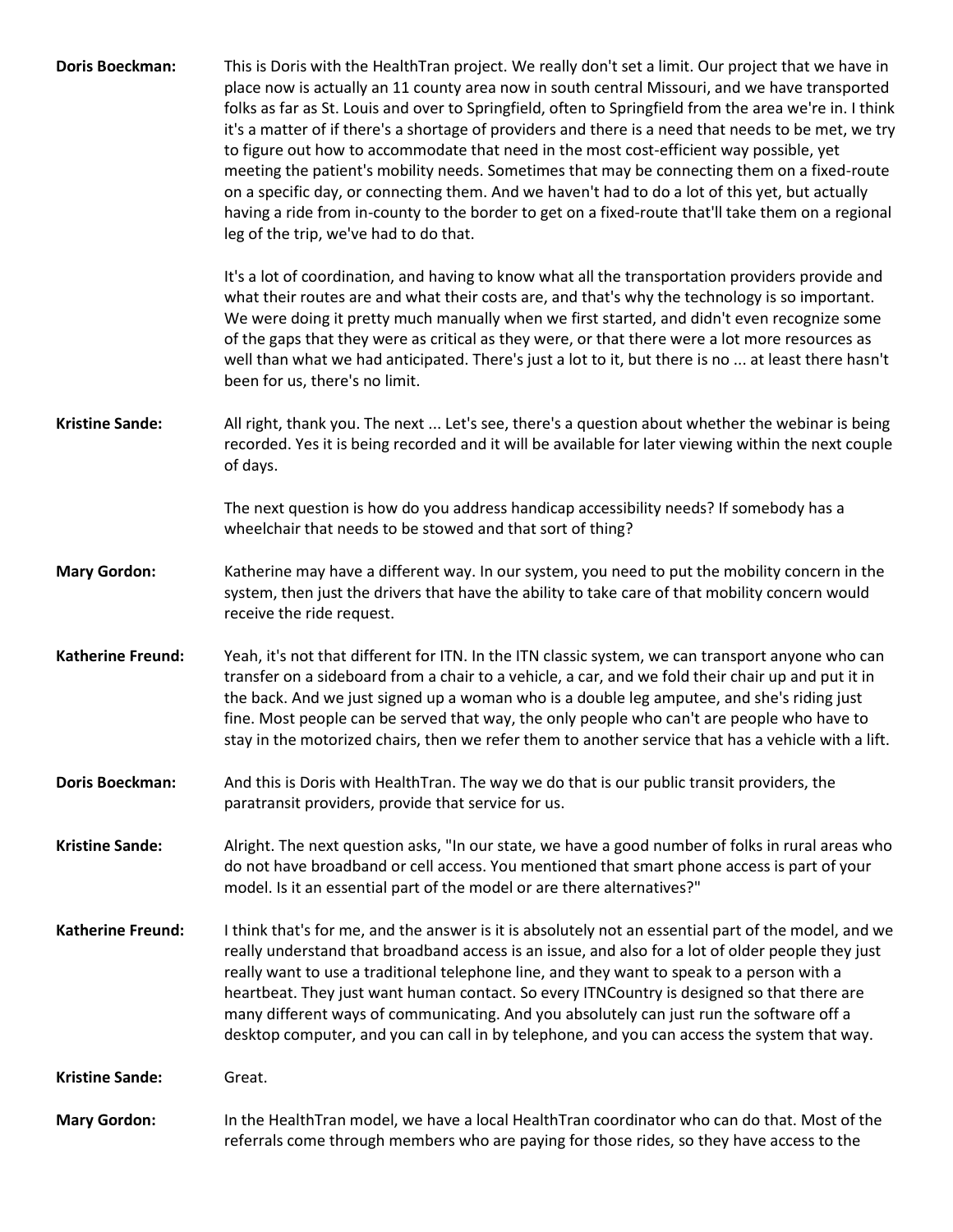|                          | internet, of course. We have a call center and an app availability, so we're kind of like the ITN.<br>We have multiple options.                                                                                                                                                                                                                                                                                                                                                                                                                                                                                                                                                                                                                                        |
|--------------------------|------------------------------------------------------------------------------------------------------------------------------------------------------------------------------------------------------------------------------------------------------------------------------------------------------------------------------------------------------------------------------------------------------------------------------------------------------------------------------------------------------------------------------------------------------------------------------------------------------------------------------------------------------------------------------------------------------------------------------------------------------------------------|
| <b>Kristine Sande:</b>   | Great, and here's a question specifically about HealthTran. Who actually provides the rides in<br>the HealthTran model?                                                                                                                                                                                                                                                                                                                                                                                                                                                                                                                                                                                                                                                |
| <b>Doris Boeckman:</b>   | We have a number of contracts with various providers, so first and foremost, HealthTran was<br>set about on the premise of utilizing public transportation, because generally that is the form of<br>transportation in Missouri that was available in rural areas. Now we are moving towards a<br>combination of rides with public transportation providers, ambulance district providers, a lot of<br>times folks are using ambulances for non-emergency or non-acute rides, and the ambulance<br>districts are actually purchasing vehicles to do regular route and other service type rides to<br>prevent over-utilization of their ambulances because it's very costly and they don't always get<br>reimbursed for those services.                                 |
|                          | And we also are moving toward very similar to ITN, having the volunteer drivers with paid per<br>mile. They'll get mileage reimbursement. So it's a combination, because there's just a lack, and<br>you really need all of it. We are also looking at other options as well like organizations that have<br>vehicles that are under-utilized.                                                                                                                                                                                                                                                                                                                                                                                                                         |
| <b>Kristine Sande:</b>   | Great.                                                                                                                                                                                                                                                                                                                                                                                                                                                                                                                                                                                                                                                                                                                                                                 |
| <b>Katherine Freund:</b> | This is a general statement.                                                                                                                                                                                                                                                                                                                                                                                                                                                                                                                                                                                                                                                                                                                                           |
| <b>Kristine Sande:</b>   | Go ahead.                                                                                                                                                                                                                                                                                                                                                                                                                                                                                                                                                                                                                                                                                                                                                              |
| <b>Katherine Freund:</b> | I just wanted to say in our experience, the biggest issue is actually not coordinating existing<br>services in rural communities, the biggest issue is that there is no service. So it's very important<br>to understand that resources is the underlying reason for that. There's just not enough money<br>to pay for the rides that people need. So if you can find useful flexible ways to help people<br>access the existing capacity that is in their community in a way that works for the provider,<br>which is the person with the car, and works with the rider, which is of course the person who<br>needs the ride, that's the best way to increase the available capacity to provide, excuse me, to<br>provide the rides. That's the big underlying issue. |
| <b>Kristine Sande:</b>   | All right. Katherine, there's a question here about is there a reason that Texas has only one ITN<br>outlet?                                                                                                                                                                                                                                                                                                                                                                                                                                                                                                                                                                                                                                                           |
| <b>Katherine Freund:</b> | That's actually a trusted transportation partner, and actually we do have a pre-affiliate that is<br>just starting up in the Dallas area, so that'll be popping up on the map pretty soon. That's the<br>only reason. No, there's no  I mean we don't have one in New York either. We have trusted<br>transportation partners, but no affiliates. And I don't know, it's an anomaly to me. They pop up<br>in some places and not in others. We don't go search them out, we just respond to demand.                                                                                                                                                                                                                                                                    |
|                          | But if that question is being asked by someone in Texas who would like to start an ITNCountry,<br>they should contact me.                                                                                                                                                                                                                                                                                                                                                                                                                                                                                                                                                                                                                                              |
| <b>Kristine Sande:</b>   | Okay. Let's see, the next question is, "I have heard that some hospitals are concerned about<br>violating Stark Laws by using transportation programs. Do any of you know if that's something<br>that they should be concerned about or aware of?"                                                                                                                                                                                                                                                                                                                                                                                                                                                                                                                     |
| <b>Doris Boeckman:</b>   | Yeah, HealthTran has actually done a lot of work in this arena. The Missouri Rural Health<br>Association has been working with the National Rural Health Association to address that very                                                                                                                                                                                                                                                                                                                                                                                                                                                                                                                                                                              |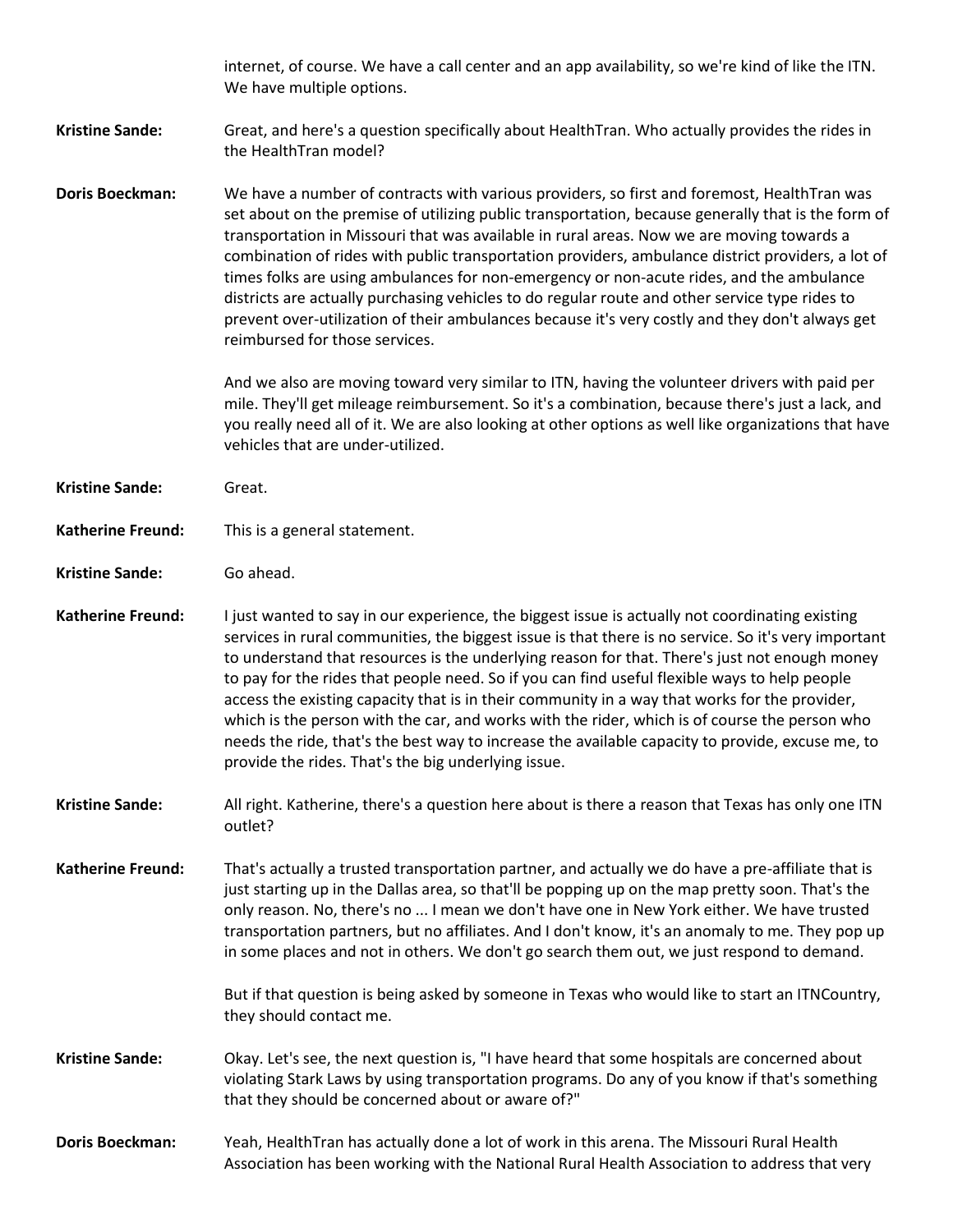issue. And there has been a lot of progress made. Community Health Centers, which are the Federally Qualified Community Health Centers, they have safe harbors and it's not an issue for them, and hospitals have really been concerned about Stark, because they can't obviously pay to bring patients to their facilities.

That's why HealthTran has been so well accepted in Missouri, it's because the health providers are actually joining MRHA as a HealthTran member, and the resources then are utilized to provide transportation for the population in that region. So it's not necessarily them paying to bring a patient to their facility. It really kind of puts the transportation for the patient at arms length, and it's not them going out and picking up a patient and bringing them in. And we don't just address the needs of getting patients to their care, which is to their benefit, we also address taking them home from their care.

**Kristine Sande:** Great. Another question is, "How do you overcome dead head miles, such as completing the return trip, especially using a ride-sharing or volunteer driver pool?"

- **Katherine Freund:** That's a tough one. One of the ways we've done it is by just giving people transportation credit rather than cash for those miles. That's one of the reasons the transportation credits were actually created. Another way is by coordination among ITNCountry services. If someone is going from a small community into say a county seat that's typical where services will be at the county seat. If you know that there's someone returning from that county seat, either part of the way or along the way, then you can utilize those miles. That's the best way we've been able to figure out doing it.
- **Doris Boeckman:** And I would say HealthTran is probably right there equally so, and our HealthTran coordinators really play a role in that in trying to double up rides so that you're not paying as much. But it is a tough issue, and there isn't an easy solution for it.
- **Mary Gordon:** Part of that is in the figuring out where the hubs of people are going, and where the pockets of need are, then trying to establish a volunteer in that area, so that you don't have a lot of dead head miles.
- **Doris Boeckman:** Then if you've got a long trip that you need to make, using that volunteer driver to get them on a regional or some fixed-route transport to keep the cost down.
- **Katherine Freund:** A lot is accomplished by, as Mary was saying, not having silos. If you're not sharing information among providers, then you could have someone literally driving right by someone who needs a ride, and if you're not sharing information, you don't know it. So you run at maximum inefficiency if you don't share information, and maximum efficiency if you do.
- **Doris Boeckman:** Amen.
- **Mary Gordon:** That's so true Katherine, so true.
- **Kristine Sande:** All right. And I think I'll ask just one more question, we are about 10 minutes over our time already. For those of you who we maybe didn't get to your questions, we will try to get those questions to our speakers so that they can respond to you. This has to do with reimbursement for mileage expenses for volunteer drivers. How do you reimburse those volunteer drivers for their mileage? Is it a minimum rate, is it the IRS rate or average per mile rate? How do you compute that?

**Katherine Freund:** I'll take a stab at that. Every ITN community decides on your own, how they would like to reimburse volunteers for their mileage. At a national level for all ITN affiliates, I think the most